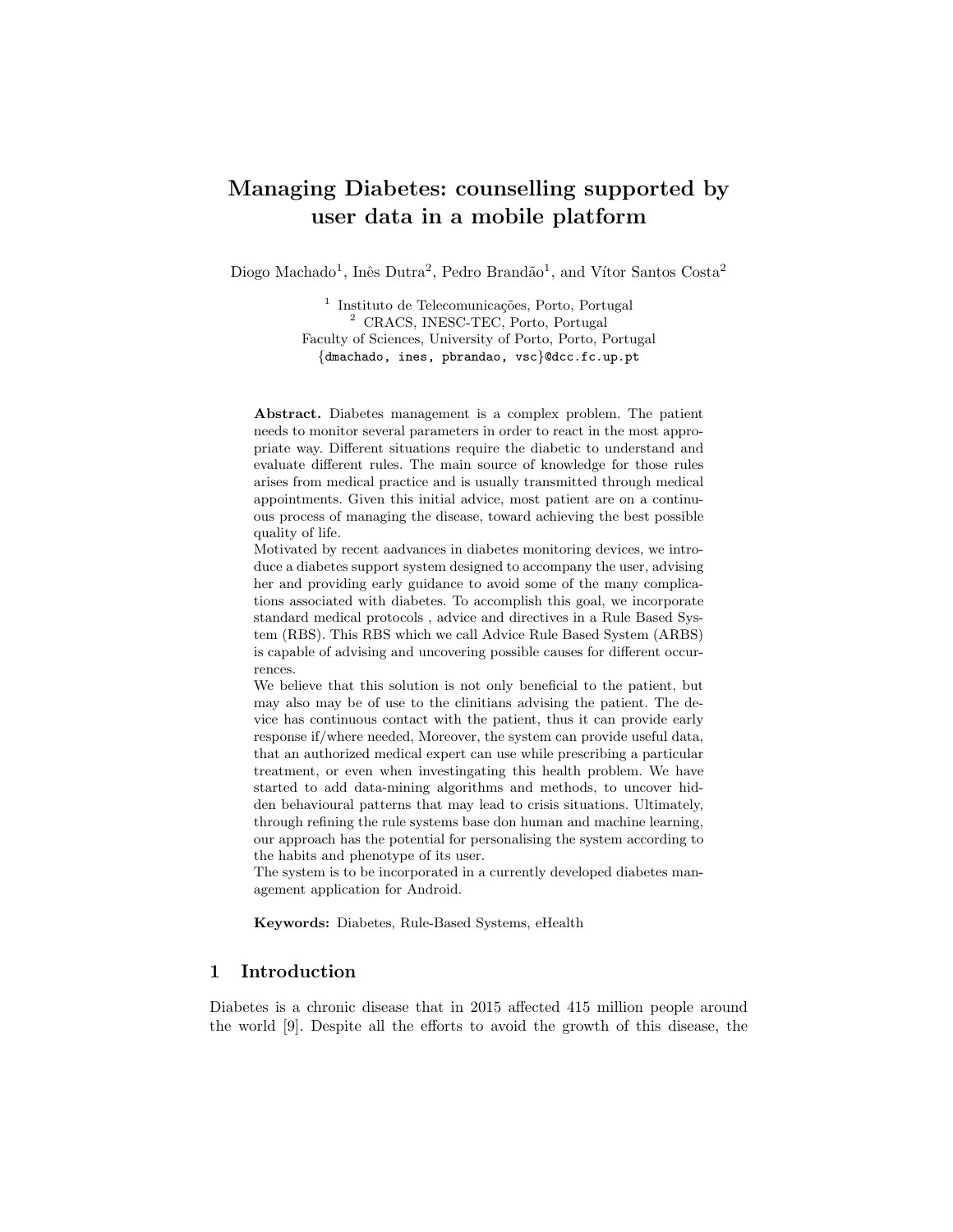number of people with diabetes is continuously increasing and it is estimated to reach 642 million in 2040 [9]. Correct management of diabetes leads to a normal life, without complications. Unfortunately, if glycaemic values are not controlled, diabetes can seriously decrease the quality of life. In the worst cases, the disease will lead to amputations, blindness or heart problems. Type 1 diabetic patients (insulin dependent) require a very strict control of their disease. They should collect data on glucose levels, carbohydrate intake, insulin, exercise, stress, illness and other factors that influence glycaemia. MyDiabetes<sup>3</sup> is an Android mobile application that started as a way for users to register their daily data. As with the dissemination of mobile smart devices, mHealth applications became a useful tool, which even clinicians recommend [4].

For users, having their records with them at all times can be very useful. These form the basis to make decisions and react to their daily context that affects their disease management. With this is mind, we propose to add to our existing MyDiabetes application the capability to advise the user, based on medical protocols and the records made by the patient. To achieve this goal, we developed a RBS composed of medical protocols and medical approved advice, translated to logical rules, which we called ARBS. These rules and protocols are being developed and implemented with the cooperation of the endocrinology service of the S. João's Hospital, Porto, Portugal.

To adapt to patients' specific context and characteristics we aim to add data mining techniques to create new rules based on the information registered. We have done early preliminary work to explore this avenue.

We aim to provide the diabetic patient with a mobile assistant capable of constantly collecting data and then applying medical knowledge and advances in pattern analysis to generate on-time personalised, prompt feedback to improve disease management. In this paper we address the application of medical knowledge in an RBS and describe our initial approach for using data mining to improve the rule system.

# 2 State of Art

RBSs have already entered the health field as expert systems, namely the diabetes topic. These systems were used in order to diagnose diabetes, advise treatment regimes and even advise the user to seek particular expert knowledge e.g. Ophthalmology. In this section we will present some approaches made to tackle the challenge associated with daily management of diabetes. acknowledgements

#### 2.1 Expert systems

The proposal by [12] is implemented using VP-Ex-pert Shell, a tool for expert system's development. The knowledge acquisition for this project was obtained through direct interviewing of medical specialists and nurses from the diabetes'

<sup>3</sup> Web site at https://mydiabetes.dcc.fc.up.pt/video.php.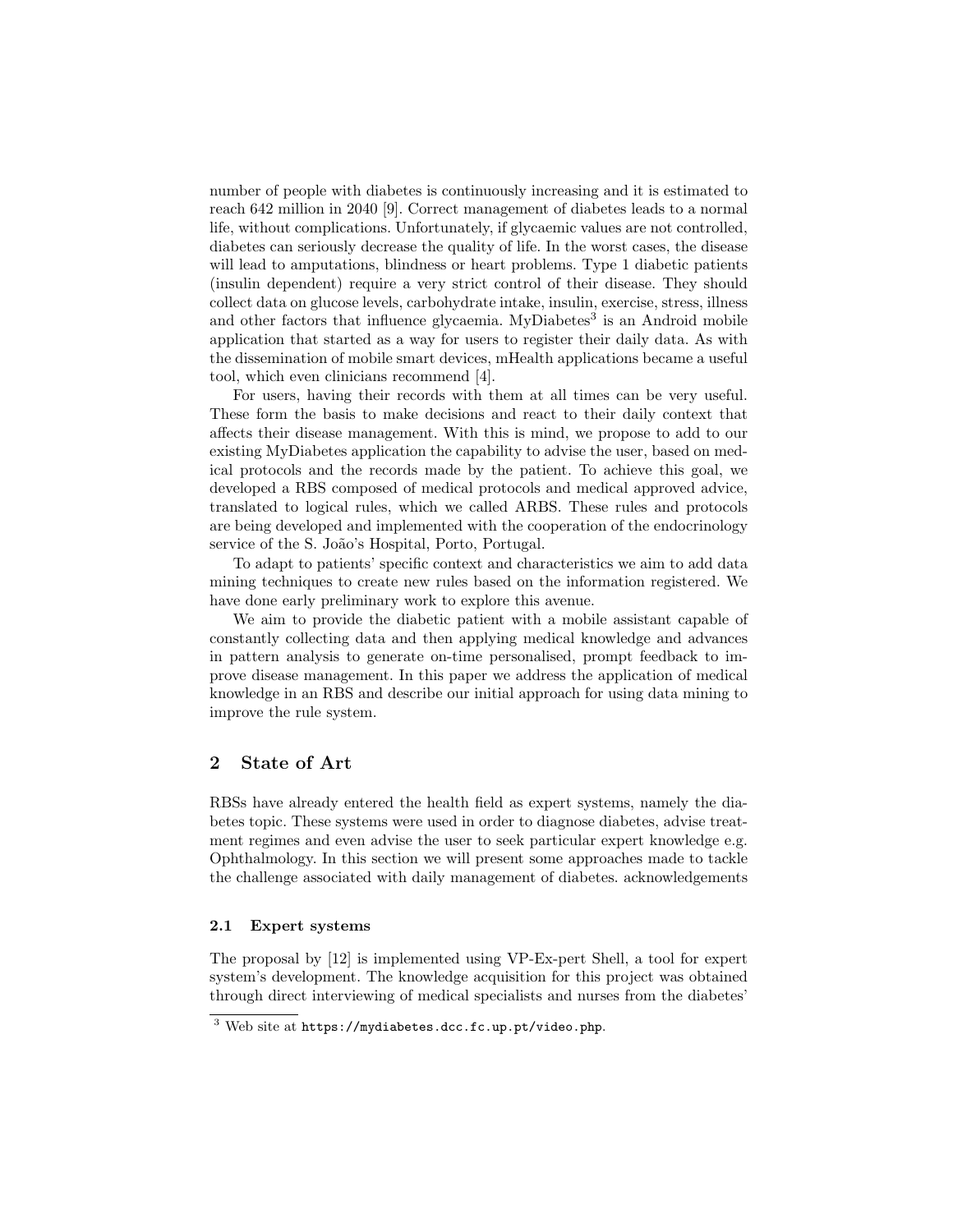field and from the study of other related scientific resources. This system was evaluated by the internees and diabetes specialists of Hasheminezhad Teaching Hospital. The users were asked particular questions about their condition and diabetes' history like e.g. "Is your blood sugar rate equal or greater than 120?". With the answers from these questions the system is able to conclude a treatment advice. This approach was tested on 30 diabetics of various types. The results were compared with the diagnosis and advice given by the specialists. This project concluded that an expert system is able to facilitate the treatment of diabetic patients as the system's consistency was approved by the internees.

Another approach to diabetes' managements using an expert system was the Diabetes Advisor project [11]. Developed using the JESS expert system shell, it was designed as an interactive, menu based, system. At the end of the consultation, the Diabetes Advisor displays a summary of the main recommendations. If the situation justifies, the system may even recommend the user to seek medical counselling. This project was found to be useful even as a prototype that still requires improvements in the user interface and accessibility.

One of the main problems of the referred approaches is the interaction between the system and the user. We believe that our approach, by being implemented on a mobile device, has the advantage of being always close and available for the user to record relevant data. A second issue is that most expert systems are passive. They do not allow learning of patient behaviours or prediction of critical situations.

## 2.2 Data-mining algorithms

Data-mining research has broadened different medical fields such as cancer detection [5, 7]. In the diabetes' field, data-mining is also a useful tool for monitoring and diagnosis [8].

Lee, Gatton and Lee [10] aim to provide diabetes' management for diabetic patients, taking into account the glycaemic level. This proposal considers two different approaches to the diabetes monitoring problem: a rule-based solution and a data-mining solution. The data-mining solution is obtained through K Nearest Neighbor (KNN), a classification algorithm used in data-mining and machine learning, applied to a sample set. The main goal of this project is to obtain an optimum treatment recommendation. This project is implemented as Web Services and as a Personal Digital Assistant (PDA). The results presented show that the system was able to calculate calorie intake based on the patient's condition and was able to manage meals, exercise therapy and glycaemic values.

The method applied was: to recommend eating if the glycaemic values are low; to recommend exercise, if the system detects that the glycaemic values are high; and if the high glycaemic values persist, it is recommended "taking Insulin". This prescription treatment was compared using the KNN classifier in order to obtain the optimal treatment.

After comparing the two methods, the prescription algorithm using the KNN classifier was selected as the optimum treatment method, rather than the prescription algorithm based on rules. This conclusion was based on the fact that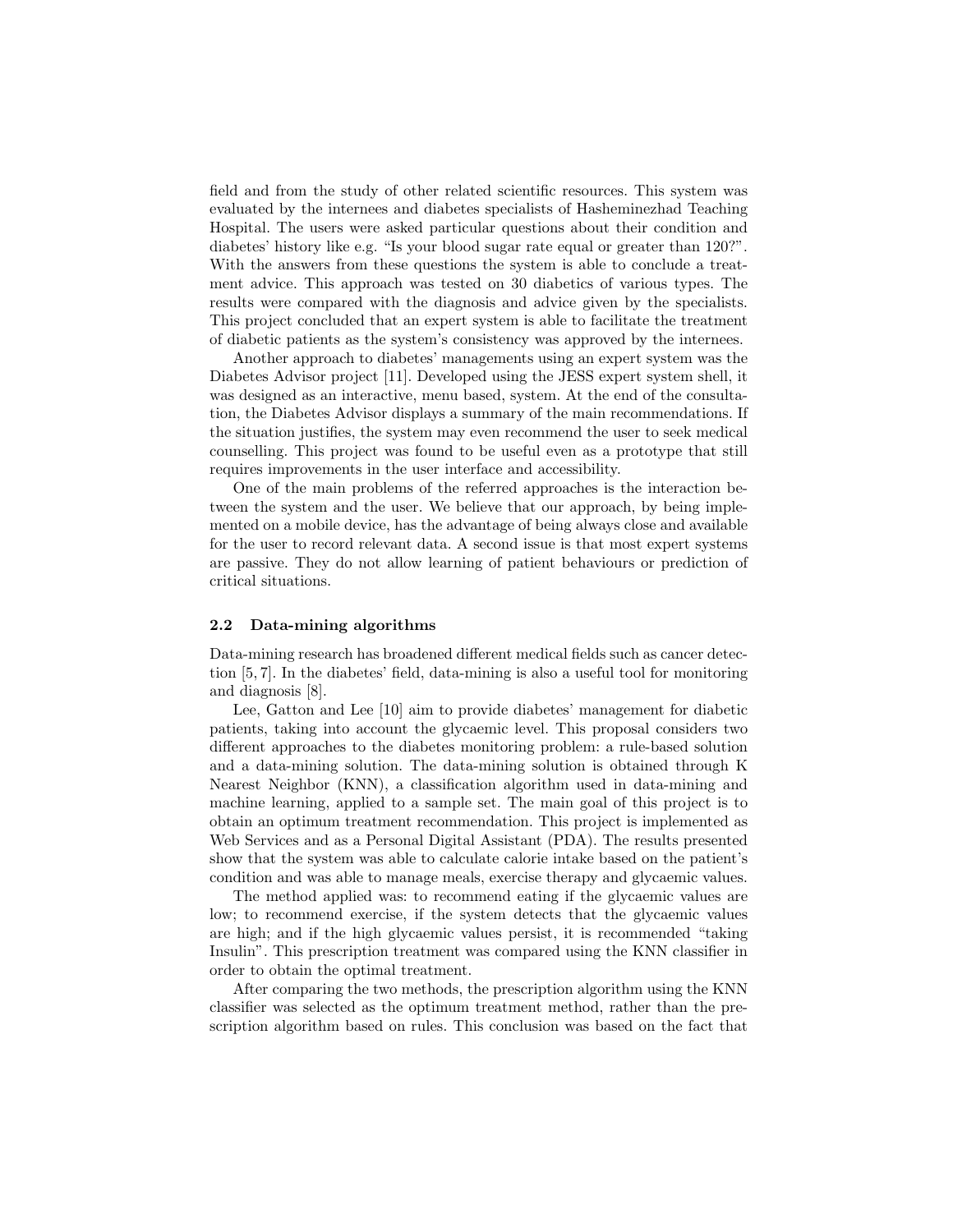the prescription algorithm using KNN selects the optimum treatment method using the given sample data while the prescription algorithm method based on rules has the disadvantage of not being able to select any treatment method without previous diabetes knowledge [10].

The work proposed in [10] illustrates the value of rule-based algorithms working together with data-mining. One problem not discussed in this paper is how to obtain the data to mine. In this project the data was available, but when trying to monitor an individual, it is not possible to advise without first obtaining base data from them. We believe here is where the rule-based algorithm can be truly helpful. The rule-based algorithm, grounded on medical knowledge can advise without the need of initial data. After data is recorded (after the first uses by the user), in our approach on the mobile device, it is possible for the data-mining algorithm to intervene and give more personalized advice.

#### 2.3 Mobile applications for chronic disease self-management

Mobile devices, namely smartphones, are increasingly becoming more accessible. This reality creates a unique opportunity for developing new and better platforms for the management of chronic diseases. In this field, applications like [1] and [14] propose the inclusion of RBSs as an expert knowledge element and as a tool to advise users.

The work developed in [14] proposes a patient diary, directed for patients with Atrial Fibrillation (AF). In its base, users of this application can record data such as blood pressure or complications related to their chronic disease. Adding to this feature, the authors implemented a rule engine composed of rules extracted from the Clinical Practice Guidelines for AF for the treatment of AF given by the Canadian Cardiovascular Society and the European Society of Cardiology. Similarly to our approach the inference system and the application are separate modules that can be updated individually. This application will be tested in a large-scale clinical trial (5000 AF patients).

Addressing diabetes, the proposal from [1] portraits an architecture capable of improving self-management of chronic diseases. This architecture was implemented on the MoSHCA diabetes application for diabetes management. The system uses the data inserted to advise the user given the specific needs of the user's diabetes type. The advice consists of treatment suggestions and notifications to remember the user of tasks like insulin/drug intake or glycaemia value verification. The proposal also focus on telemonitoring/telementoring where the health professional can access the patient's information and provide counsel by contacting the patient. The reasoning behind the advice system is not clear from the proposal, and it is not clear the type of suggestions given and their knowledge base.

Both approaches propose a system very similar to ours where medical knowledge and user's data are used in order to advise. Conclusions on the usefulness of these type of systems are still theoretical as both systems together with our approach are still waiting for validation through user testing.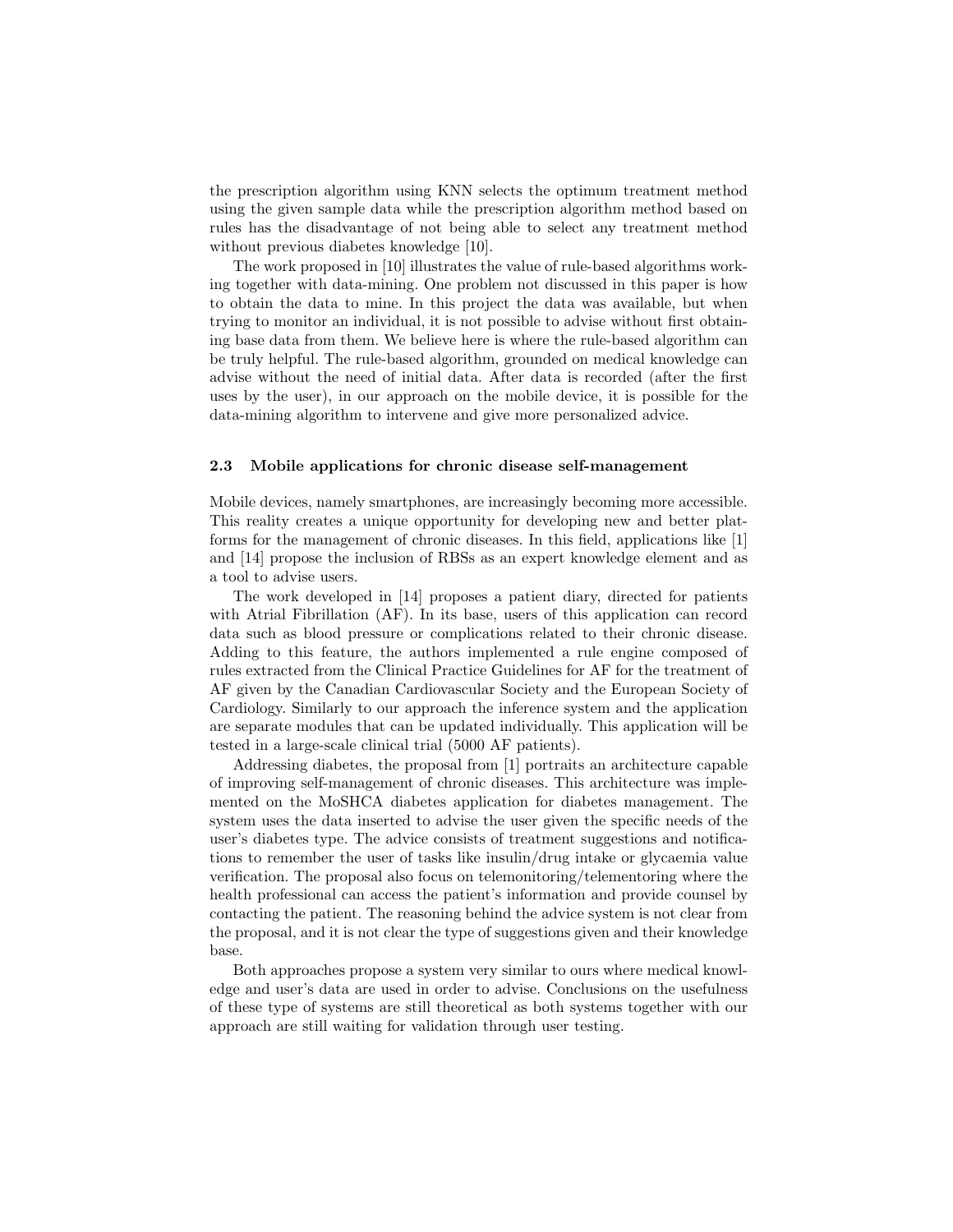Other approaches by [2] and [6] are also very relevant in our study. These articles tested the impact of gamification and visual feedback, respectively, on mobile applications for diabetes management on adolescents.

The first study applied gamification techniques in order to turn tasks into game objectives. After completing an objective, the user was rewarded with music and applications from iTunes. The implementation of this technique resulted in an improvement in the frequency of blood glucose monitoring.

The second study compares a mobile visual picture-based system to register different types of records such as physical activity or photos of food eaten with a web-based short message service (SMS) intended for users to communicate with their providers when faced with diabetes management doubts. This work states that visual representations seem well adapted to the maturation of the adolescent brain. Which helps the adolescent user to link theoretical knowledge and executive functions. This study supports that systems like the mobile visual picture-based system are more adequate for adolescents.

Although visual feedback and gamification are not the focus of our approach, we take in consideration the importance of these elements. Our approach through the Android Native Application (ANA) is testing the addition of gamification elements, but its discussion is outside the scope of this article. The ARBS advices displayed to the user still consist of plain informative text. In the future the importance of visual feedback will be taken in consideration for the display of advice.

## 3 System Architecture

Our approach is constituted by: the ANA, which is composed by the Core, the ARBS and a SQLite Database. These components work together in order to help the users' diabetes management. We will refer to the ANA when we describe interaction with the user, i.e., referring to the user interface. The ANA receives input from the user as records and retrieves the conclusions from the ARBS as advice messages and alerts. This is mediated by the Core application, which we refer to when addressing the Android code that intermediates information transfer and handling between the ANA and the ARBS. Both the Core and the ARBS have access to the records' database, but, for now, only the Core is able to write new information. The Core is able to call the ARBS to verify the existence of new advice. This communication process can be observed in Figure 1.

We use Prolog for our RBS and YAP [3] as our Prolog engine. The connections between the Core and the ARBS and the ARBS and the database, in a fully integrated system, are possible through a YAP port to Android, the yapDroid.  $yapDroid$  is still being developed<sup>4</sup>, so the full integrated system has not yet been tested with volunteers. An early Beta version of yapDroid was used to test the connection between the Core and the ARBS. This Beta version still lacks the elements necessary to connect to the database. The tests made were related to

<sup>4</sup> See https://github.com/vscosta/yap-6.3 for the development.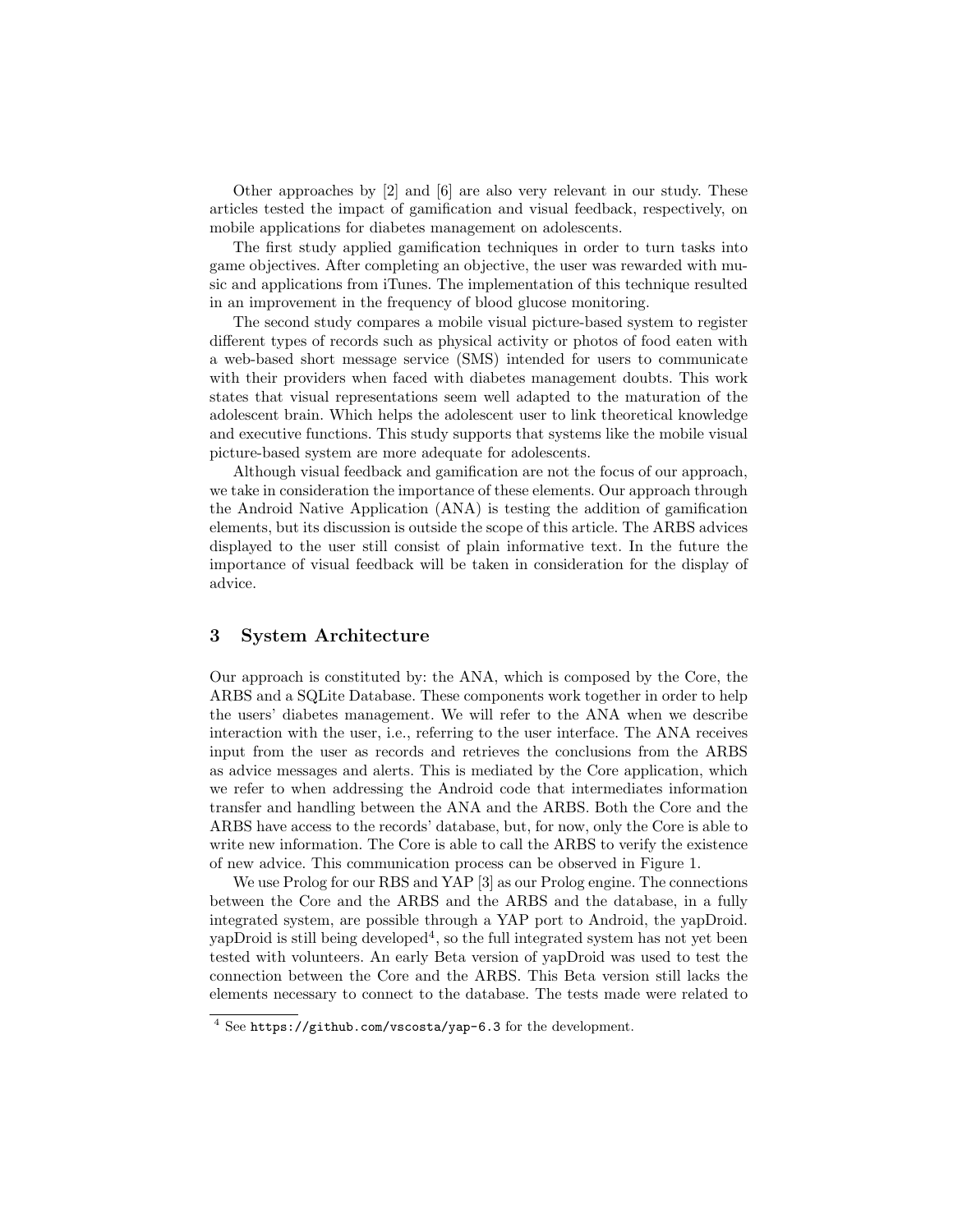

Fig. 1. Example of the work flow when the ARBS needs to filter the advice list

the communication of the Core to the ARBS and the execution of the ARBS with fabricated facts that would be present on the database. The tests ran with full correctness, the system always responded with the expected answer, but to fully test the application we still need to first be able to connect to the database.

Since we still do not have the means to integrate YAP on an Android device, in order to prove our concept we developed non-fully integrated tests. For these tests we ran YAP on a computer, executing the query the Android Core would call. We then inserted on the mobile application the result obtained from YAP running on the computer. This allowed us to verify if the mobile application would behave as intended, i.e., generated the correct user interface alerts. For this, we created a test method on the mobile application that accepted the result of the ARBS (an atom) inserted as a string. The tests were successful as the system behaved as it was expected.

## 4 The advice rule-based system

As mentioned, the ARBS is a Prolog-based language set of rules, that analyses data, based on medical knowledge and guidelines. The main objective of this component is to receive the current situation and, based on the data from the database, return the advice defined for that situation. The implementation of the ARBS is divided in three categories, as we will discuss on the following sub-sections: system rules, register query rules and medical rules.

#### 4.1 System rules

The system rules are the ARBS's core. For a medical collaborator the perfect work environment would be one where development could be done with clauses that can be read and understood as simple text. Predicates like atom concat/3, while useful in building rule IDs, or rules that filter certain facts, must be avoided in medical collaboration, in order to avoid unnecessary confusion. Thus system rules include the rules that support the different sub-components of the ARBS, in a working unit that hides the underlying more technical predicates. The system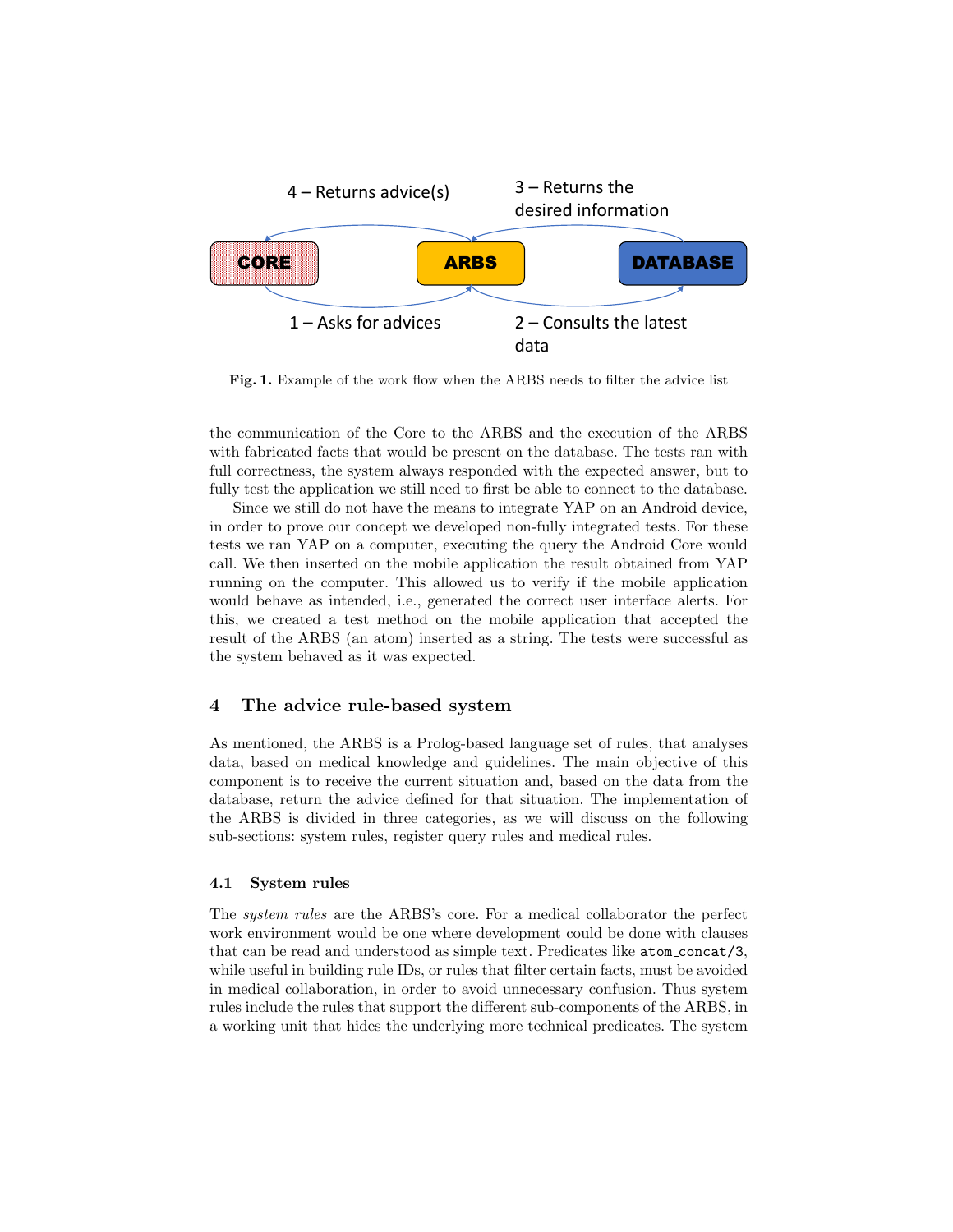rules have a specific rule called "master rule" constructed to be the main method of the ARBS. This is the predicate the Core uses to call upon the ARBS to verify the existence of a new advice. Included in the system rules are also other facts that define user preferences, e.g. the maximum number of advices the user wants to receive and other predicates used to sort and filter the resulting advice list; among other auxiliary facts that the master rule requires. The master rule starts by using a findall/3 to search all the advice rules that trigger under a given situation. This situation will be further explained on the medical rules section 4.3, where the information of the current user status is crucial.

The predicate findall/3 is used to obtain an array of triggered advice. The length of the advice array may be too long to be displayed. To avoid this, the master rule filters the array of advice, starting by ordering the array by level of urgency. If we are to only return a certain number of advice, we want to return the more urgent advice. The array filtering is dependent on a parameter given to the master rule. This parameter defines if the system wants an array of advices (multi advice) or just the most urgent advice (single advice).

As users gain experience using the application, some advice may become dispensable. With this in mind we allow users to block certain advice. When the user swipes the advice on the ANA, the Core inserts a new fact in the ARBS e.g. block('advice\_ 3h\_meal'), which would represent the advice that informs the user that eating every three hours is important. Blocking is not permanent, as the advice may become relevant again in the future. When the Core blocks an advice on behalf of the user, it also schedules the removal of the rules' blockage. The default duration of a blockage is, by default, one month but this value still requires further test and validation. The blockage removal is made through the Core's initiative, as the ARBS is not able to perceive time, nor contains internal schedulers.

The advice's text presented to the user is specified in different files according to the user's language. The Core, while requesting advice, informs the ARBS of what language is currently being used. The ARBS, through the system rules, then selects the corresponding advice file so that when advice terms are returned to the Core they have the chosen language. Currently the system contains English and Portuguese advice files. For easier addition of new rules to the system, the text files are composed of facts in the ARBS that will be described in section 4.3.

#### 4.2 Register query rules

One of the most important elements in the ARBS is the connection to the database, as the main goal of the application is to know the user's current health state and advise accordingly. It is essential to be able to access the stored data. The Register Query Rules are Prolog facts created for accessing the database. They are the link needed to ascertain facts of the user's clinical condition such as the value of the last recorded glycaemia. In order to retrieve this value we have to first create a connection with the database; then by using the predicate 'getLastGlycaemia(Value)', shown bellow, we obtain the wanted value. These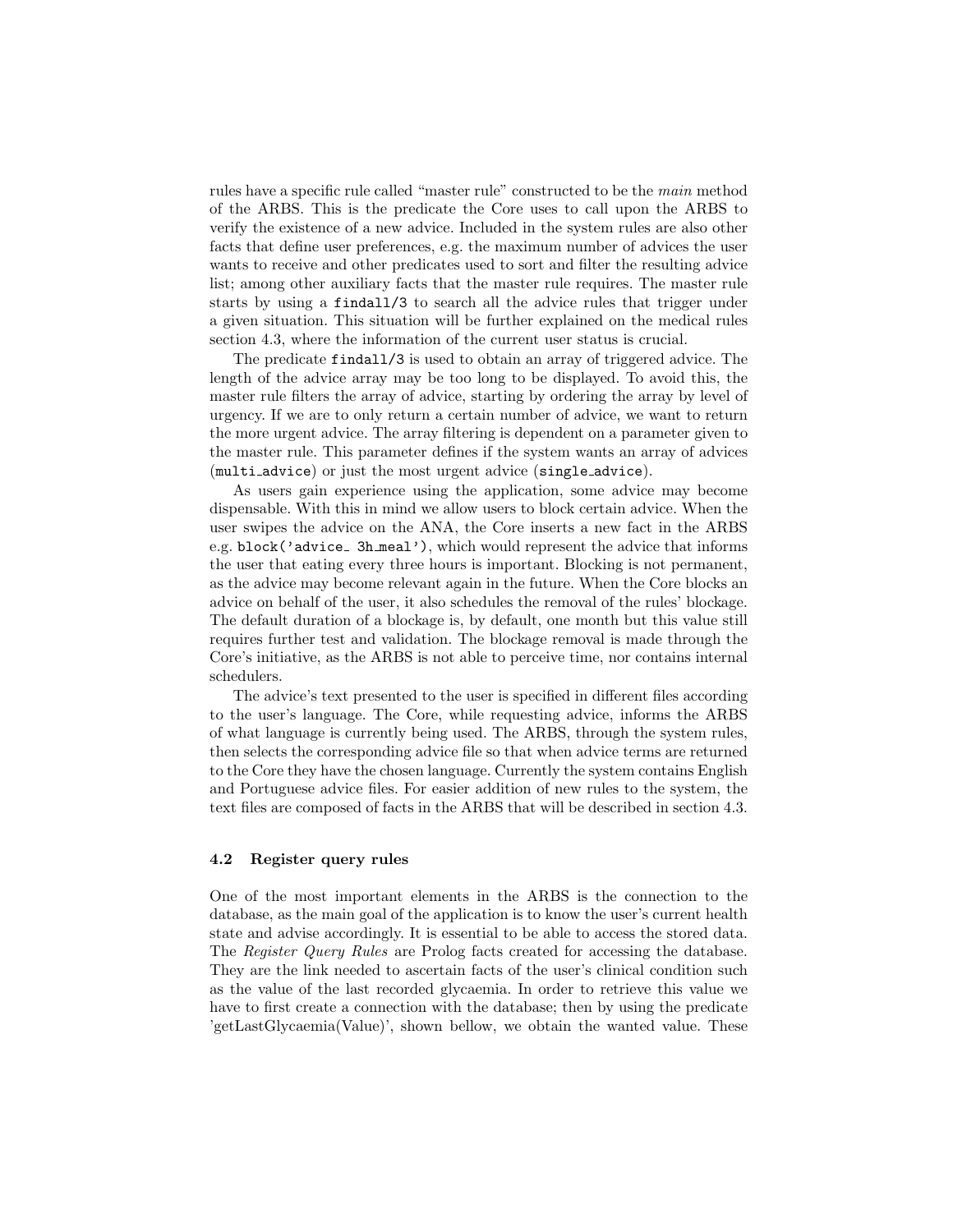predicates use the db sqlite3 select/3 predicate in order to execute SQLite queries and obtain information from the database.

getLastGlycaemia(Value) :- db\_sqlite3\_select(con,'SELECT Value FROM Reg\_BloodGlucose ORDER BY DateTime LIMIT 1',[Value]).

These rules, used to access the contents of the DataBase (DB), are a direct use of the YAP's library capabilities of importing database tables as terms in the logical program's environment [13]. For now, the ARBS is only planned to be able to read information from the registers database. The writing task is only available for the Core component.

## 4.3 Medical rules

The ARBS, when called by the Core verifies if the patient recorded data fits a range of known clinical conditions. Medical Rules are clauses that represent different clinical conditions. Every one of these rules places the user in a particular situation e.g.: "the patient exercised recently (less than 2 h) and is going to take insulin". Since exercise affects the blood glucose values, the user should consider the exercise done while calculating the insulin dose. So, in this case, a rule will trigger an advice to warn the user for the need of taking precautions.

We called these rules in Risk given that if the rule triggers, it means the user is in risk of incurring in the situation we aim to prevent. These rules have four parameters: the record timing, the type of record, the urgency and an ID. While the first two parameters serve as a way of knowing more of the user's status, the last two parameters must be defined upon the rules' creation. The example bellow shows the skeleton of a risk rule.

#### inRisk(record\_timing, record\_type, urgency, id):- condition1\_n.

There are two possible timings for the ARBS to be called: before the user inserts new records and after the user inserts new records. The timing after the user inserts information is obviously crucial, as the user inserted new data that may indicate a change to a status that may need advice. If the user, for example, inserts a flu condition, the system's reaction should be to warn the user to the increased risk of glycaemia fluctuations, which translate on a need to check glycaemic values more frequently. If the user inserts a glycaemia value under 70 (a hypoglycaemia state), the system displays specific guidelines the user needs to follow to revert the situation.

The timing 'before the insertion of new records', when the user opens the input window that allows the insertion of a certain type of record, at first does not seem to hold any meaningfulness. However, by adding information of the record's type, we can know the user's intention which is valuable information. The example shown at the beginning of this section illustrates this, "the user exercised recently" which is a simple condition defined by a register query rule, "and is going to take insulin" meaning the user is requesting the mobile application to insert a new insulin dose, but still has not inserted it. This gap between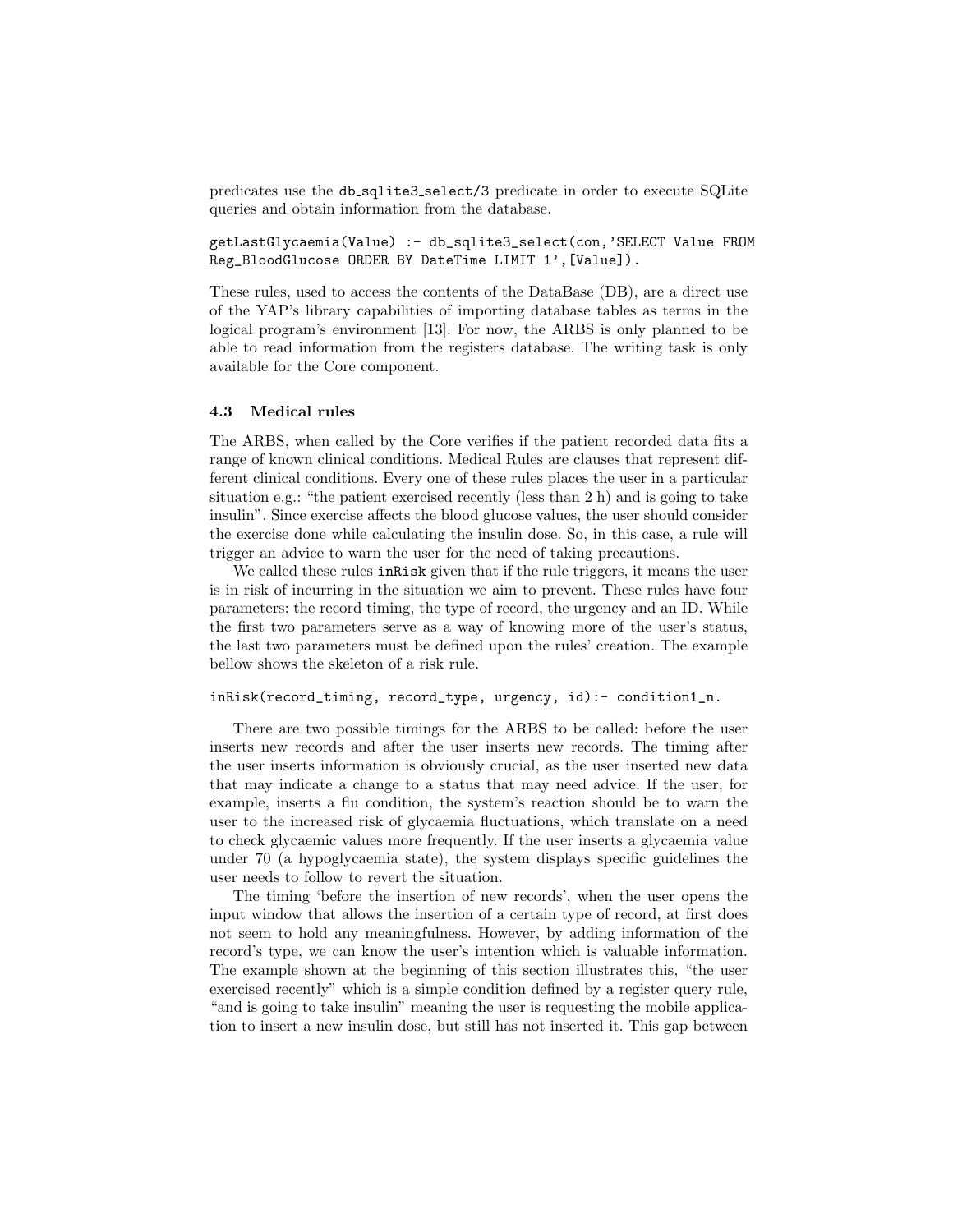knowing the user's intention and the user's definitive insertion of a new record is when we call for the attention of the user to facts that may have been forgotten and would lead to a situation of crisis. The user, seeing the advice, has the opportunity to change or adapt the current behaviour in order to avoid a future crisis.

The record type is the indication of what record is being assessed in the rule. It could be inserting insulin, making an exercise, etc.

Medical rules represent different clinical conditions with different levels of urgency. This level of urgency is reflected on the urgency parameter. This parameter's value may range from 1 to 10; 1 being the least urgent and 10 the most urgent advice to give. This attribute is specially important when trying to filter or sort the triggered advice. In our approach we target a variety of situations, some with particular conditions and others more abstract. While particular situations can not have conflicts between each other, more generic rules can. For example, if a rule is set to trigger at the start of a new exercise registry and has no further conditions, it will conflict with other particular rules that would also trigger in the same setting. The contrasting point between both rules is their urgency level. Abstract rules consist of generic "good advice" e.g.: "a rule that detects constant high glucose values". This rule is important since it calls the attention of the user for a fact that should be corrected. Despite its importance, this rule can never overlay a rule that advises in case of Hyperglycaemia. In other words, abstract rules are always less urgent than particular rules. In case of conflict, the particular rule is always returned as the urgency level is higher.

In its current state, the mobile application, displays only one advice in the "before timing" and the maximum of three advices at the "after timing". The presented numbers were selected, in one hand, to inform the user and, on the other hand, to not overwhelm them with too much information during a short period of time.

The connection between the analysis and the advice's text is made through the ID field. Every medical rule has a unique ID, which, when the rule is triggered, is used to search the corresponding advice in the localised language file.

Clinical conditions are represented by facts and symptoms e.g.: "Hypoglycaemia is defined by abnormally low blood glucose (blood sugar) levels, normally with values below 70 mg/dl"<sup>5</sup>. People with hypoglycaemia may show symptoms such as: shakiness, nervousness, anxiety, sweating, chills and clamminess. Likewise, Medical Rules are composed of conditions and symptoms. In this case every condition is a fact about the user's health state, and is represented by a Register Query Rule (RQR). If all the conditions of the Medical Rule are met, it denotes that the user is in a certain clinical condition.

Symptoms can be obtained by direct contact with the user such as shakiness or weakness/fatigue. But other symptoms such as blurred/impaired vision or headaches can only be obtained by asking the user about his current state. Either way, the system itself cannot obtain these symptoms, since it is not able to analyse its user. The solution encountered for this problem was the creation

<sup>5</sup> From American Diabetes Association.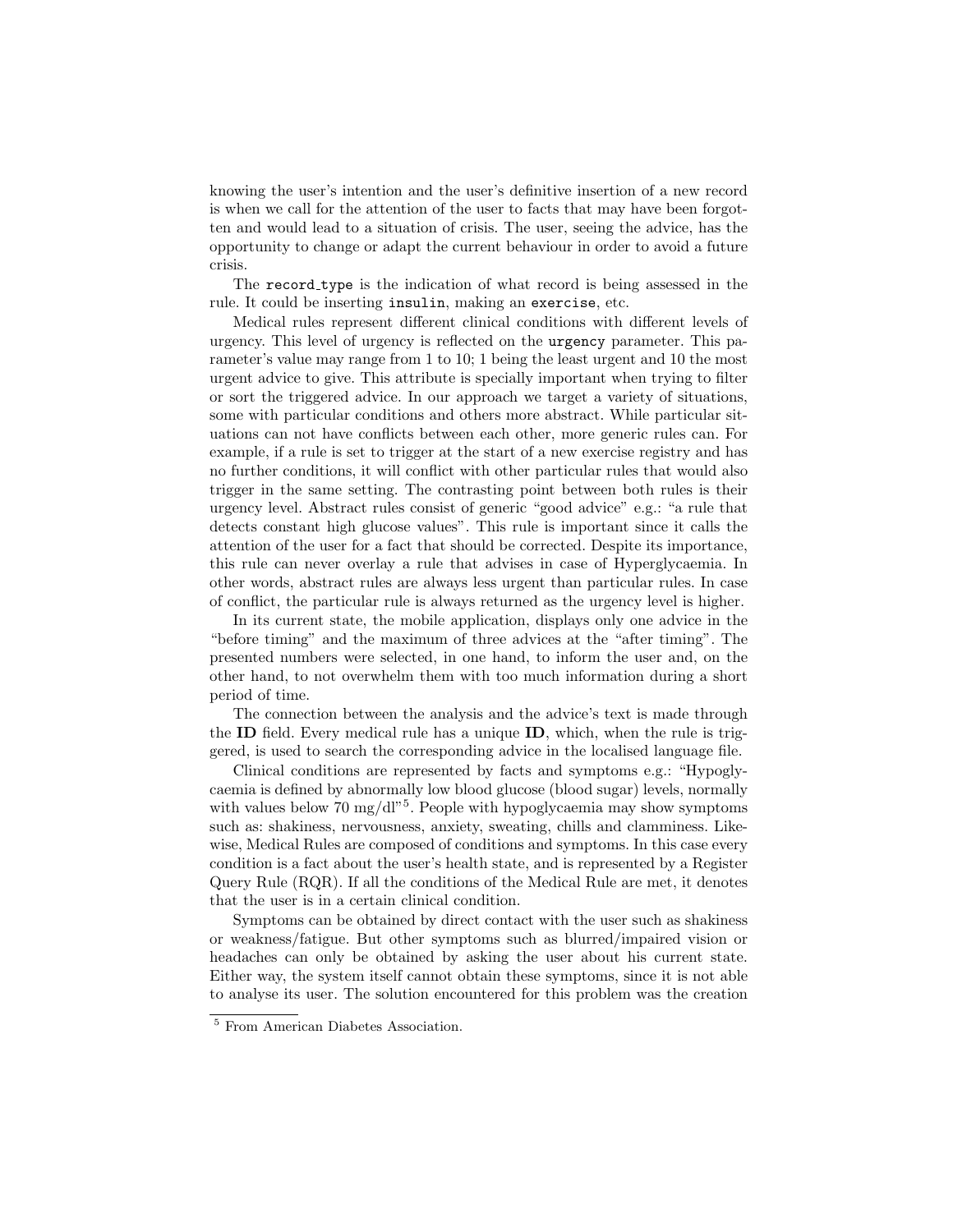of a particular interaction with the user. When a rule is to be evaluated (as per the timing mentioned previously) the system may need to ask the user if a certain symptom is present. If the response is affirmative, a new fact is added to the ARBS indicating that this symptom is present. With this new information the medical rules can determine the clinical condition more accurately.

In order to better understand medical rules, we are going to analyse an example. The following rule verifies if the user has a low glycaemia value, when the user has the intention of registering a new exercise:

## inRisk(start,exercise,6,hasLowGlucoseBeforeExercise): hasRecentValueLow(glucose).

Since exercise lowers blood glucose, it is important to take precautions before and after exercising, even more if the user already has low glycaemia values.

This medical rule has the following arguments: start defines the moment of intervention as the time the user enters the 'register new activity'; exercise defines that the system will only trigger this rule in an exercise (new) register situation; 6 is the indication of urgency<sup>6</sup> of this rule; hasLowGlucoseBeforeExercise was the chosen **ID**, in the advice's text file there is an advice with the same **ID** that will be returned if the rule is triggered. As for conditions, the system knows the user is going to insert a new exercise register (defined by the arguments), so it only needs to confirm if the user registered recently a low glycaemia value. This is evaluated by the RQR hasRecentValueLow with the argument glucose.

An overview of the system's work flow is represented in Figure 2. In this figure it is possible to see the actions from the moment the user selects a new register to the display of the advice.

The advices in the message files are not plain text. These advices are also prolog facts with particular information. The fact base constructor can be seen bellow:

#### msg(iD,[display\_text, expanded\_text,[advice\_type, extra\_params]]).

As previously stated each advice has a unique ID, used to link the rules with the advice. The other advice's attributes define its display on the mobile application. The display text is the text that first appears on the screen to the user; the expanded text is the text that is shown if the user clicks on the advice that appears on screen, which displays more relevant information about the occurring situation; the advice type and extra parameters define the type of display. Currently the system supports three types of advice display:

- Normal the advice is a simple message with a display text and an expanded text, and does not require further action;
- Alert the advice requires scheduling an alert to verify if the crisis is being correctly managed;
- Suggestion the advice suggests a particular action to the user e.g. to register a record that the user has not updated in a long time.

<sup>6</sup> Values for urgency are not totally validated and still need medical confirmation.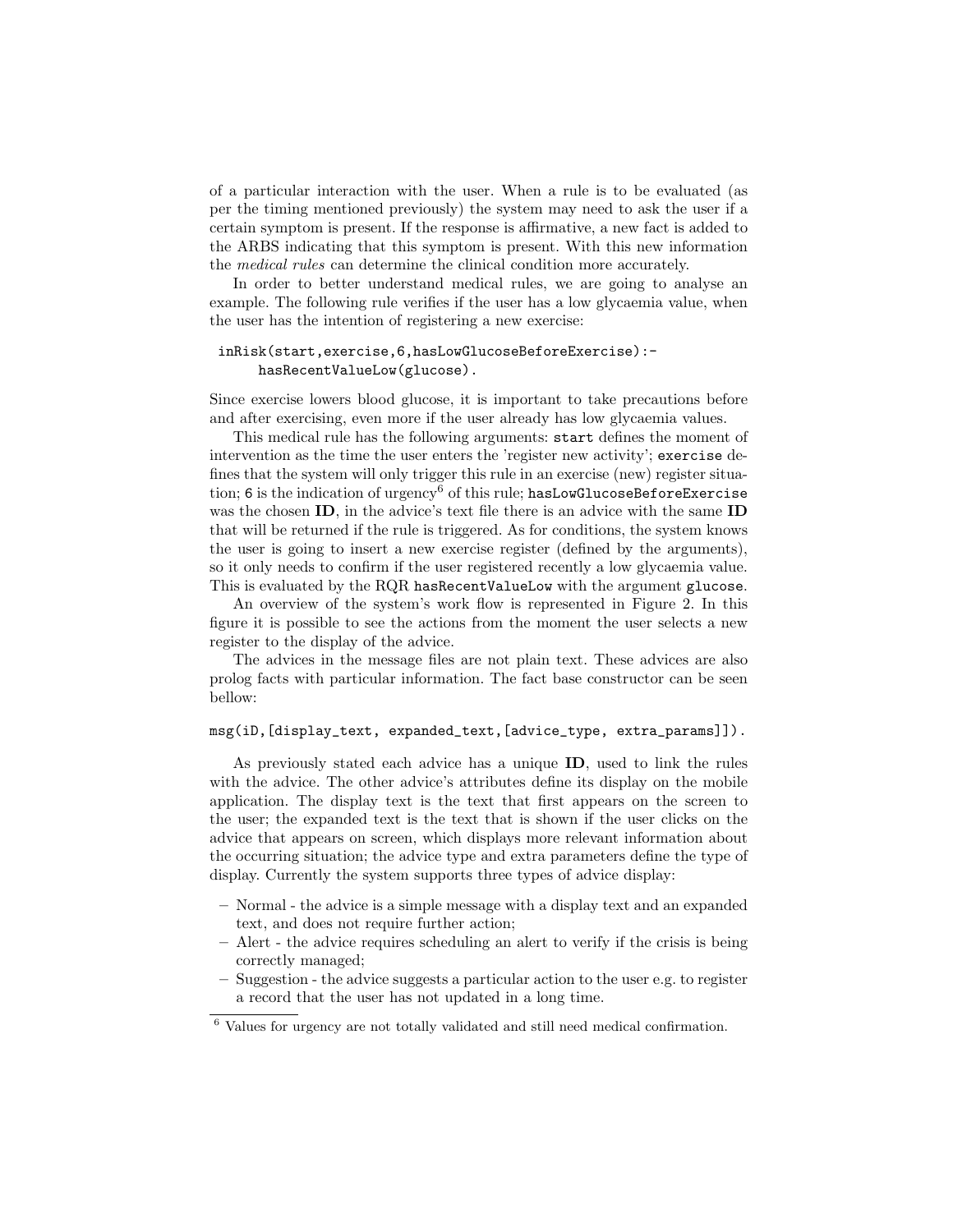

Fig. 2. Example of the work flow when the ARBS needs to filter the advice list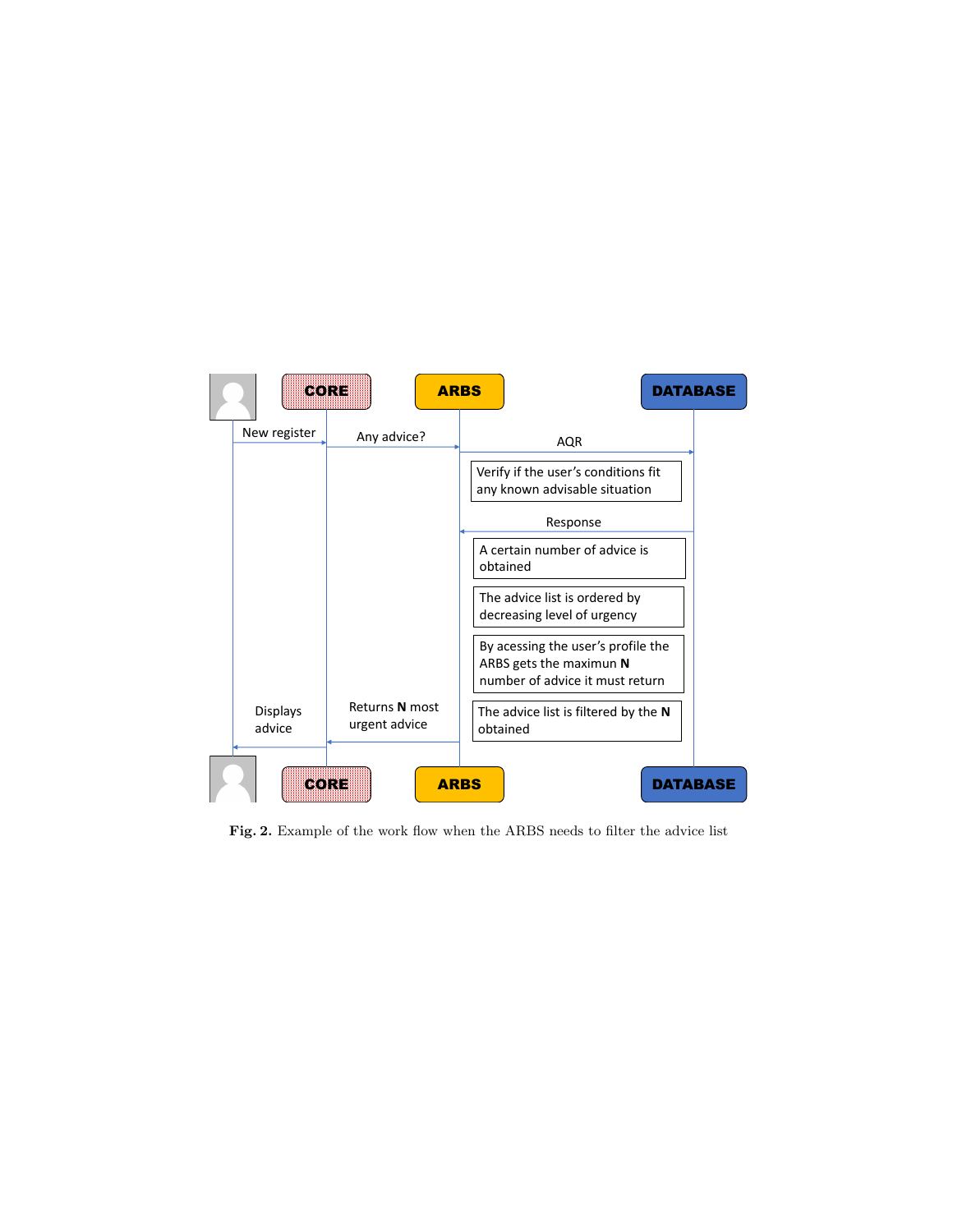The extra parameters are bound to the type of register. These parameters vary from the time of scheduling of a new register or alert, to the the type of register the ANA should display in case the user accepts the suggestion. These parameters depend of the course of action the medical expert developing the rule suggests.

#### 4.4 Crisis situations and possible causes

The ARBS functions as a guide to avoid crisis. Still, users will not always follow correctly the guidelines given. This behaviour reinforced by other external factors may lead the user to a crisis situation. The system, by itself, cannot avoid this, but it can be a source of information by enabling the user to pinpoint the reasons of a crisis. By being alerted, the user has the opportunity to rethink past actions and take measures to avoid future similar situations.

To deduce possible causes, medical knowledge is essential. The ARBS has prepared for each situation of crisis a list of possible causes, created with the tutelage of medical experts. MyDiabetes, when asked to, proceeds to evaluate each one of the possible causes for the occurred crisis. After this evaluation, the system searches for the best advice for the conclusions obtained. These possible causes are defined in the medical rules. To better understand these particular rules, one example is represented bellow:

```
possibleCause(hypoglycaemia, [(exercise,'+'), (meal,'-'),
(insulin, '+')].
```
This particular rule stores the possible causes for a hypoglycaemia. It is constituted by a crisis type, in this case hypoglycaemia and a list of possible causes. The elements of the possible cause list are composed of a register type and a plus or minus symbol. These symbols represent the existence or absence of a recent register. In the case shown, the possible causes for a hypoglycaemia are: to have recently performed exercise, the absence of recent meals or a recent insulin intake.

The rule that verifies the existence or absence of a register is the RQR hasRecent(RegisterType). The verification process of each of the conditions by the system is not visible to the medical expert, since these are system details. Each one of these actions, represented by the possible cause elements, affects the glycaemia levels in a different way so, all of them may have influenced the hypoglycaemia crisis situation. The possible outcomes are that none of these possible causes happen or one or more of these happen. Each different conclusion has an advice text informing from these possible causes what led to this current situation.

# 5 Data-mining integration

Data-mining is a useful tool able to uncover hidden information within data. In our approach we start to apply data-mining algorithms in order to uncover usage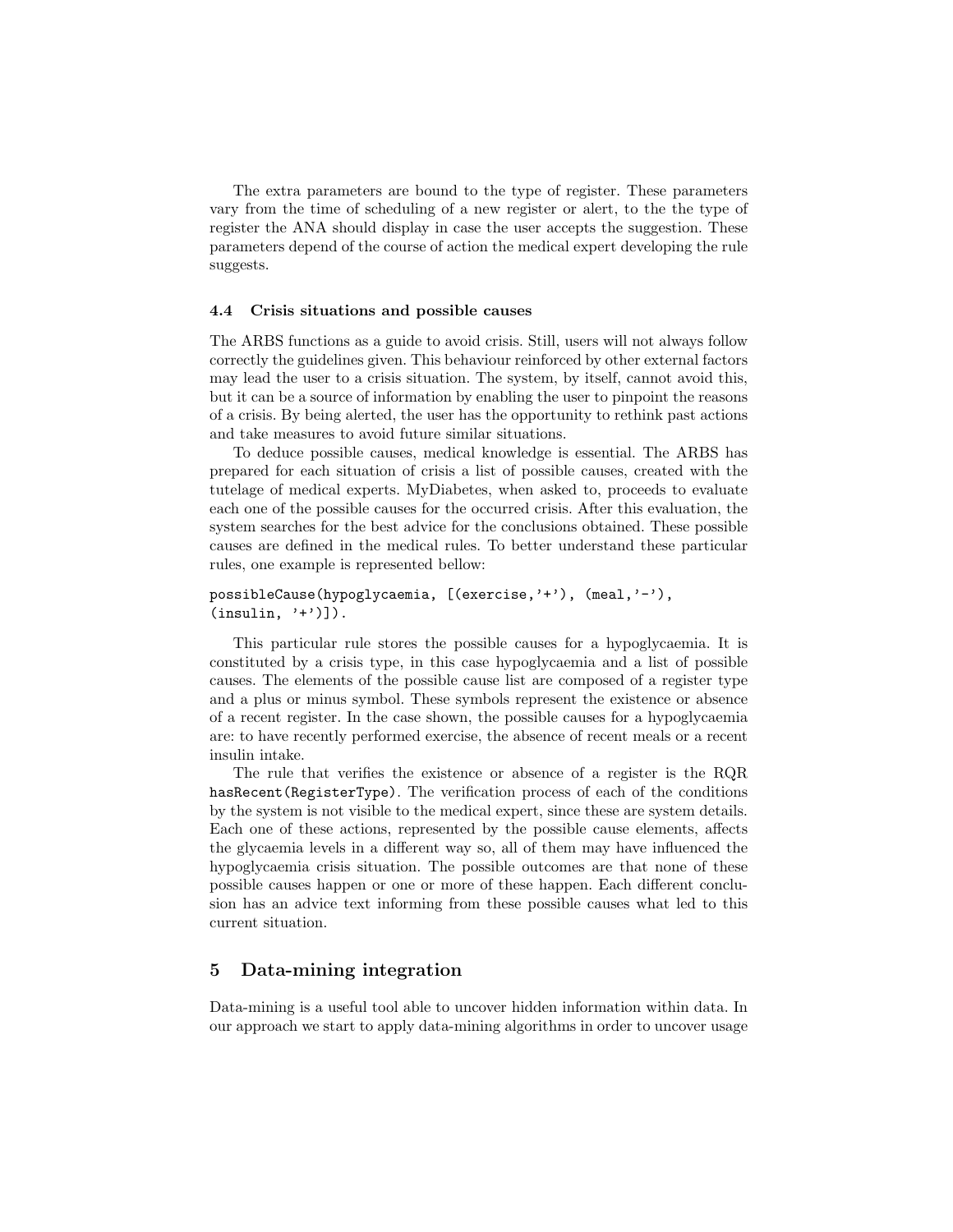patterns that led to crisis situations. Our objective was to create new rules, given the patterns found, to alert the user and avoid future crisis. This process would also individualize the ARBS to the user's needs.

To achieve our goals, one of the main requirements for the use of data-mining is to have a large amount of data. Due to the lack of online relevant databases and information this is a hard requirement to fulfil. In order to achieve our study goals, through a partnership with the endocrinology service of the S. João's Hospital, we started collecting volunteer's information. The application used in this test was the base MyDiabetes application. The ARBS and the data-mining components were not embedded in the test application. At this point we have thirty one volunteers registered and from these eight sent information. From the eight, five sent information regularly.

With the data collected we obtained association rules and developed one bayesian network for each volunteer. These rules point to interesting characteristics such as "At Thursdays and Fridays afternoon you usually have hyperglycaemias". These facts could later be used by the user or even the medical expert accompanying the user, to pinpoint the origin of the problem and correct it. Note that the conclusions are still very crude with no explanation associated, and mostly based on statistic gathering on a small data set of registers. The bayesian networks obtained can be used to predict the probability of an user to have hypoglycaemia or hyperglycaemia given certain conditions. In the future we want to connect the ARBS to this data-mining component. The patterns uncovered by the data-mining component can be translated to "advice logical rules" and be used to call the attention of the user to a particular pattern that is developing.

If we take one of the conclusions obtained for example "At Wednesday in the afternoon your usual meal results in high glycaemic values." we can create a Medical Rule as:

inRisk(start, carbs,9,dMrule\_wed\_meal) :- isToday(wednesday, afternoon).

This rule triggers at the start of a new carbohydrate register when the current day is wednesday in the afternoon. By triggering the rule returns an ID with the value dMrule wed meal that will be converted to an advice. This advice warns the user to the conclusions from the data-mining component. The user, knowing this fact, is able to take precautions and avoid hyperglycaemia. This rule's ID would be connected to an advice that would warn the user for the need of taking precautions. If the user corrects this behaviour, the pattern disappears and the rule would be removed.

# 6 Conclusion

Education is a crucial element in diabetes management. Considering this, we believe that diabetes requires lucid care in order to avoid crisis. Our approach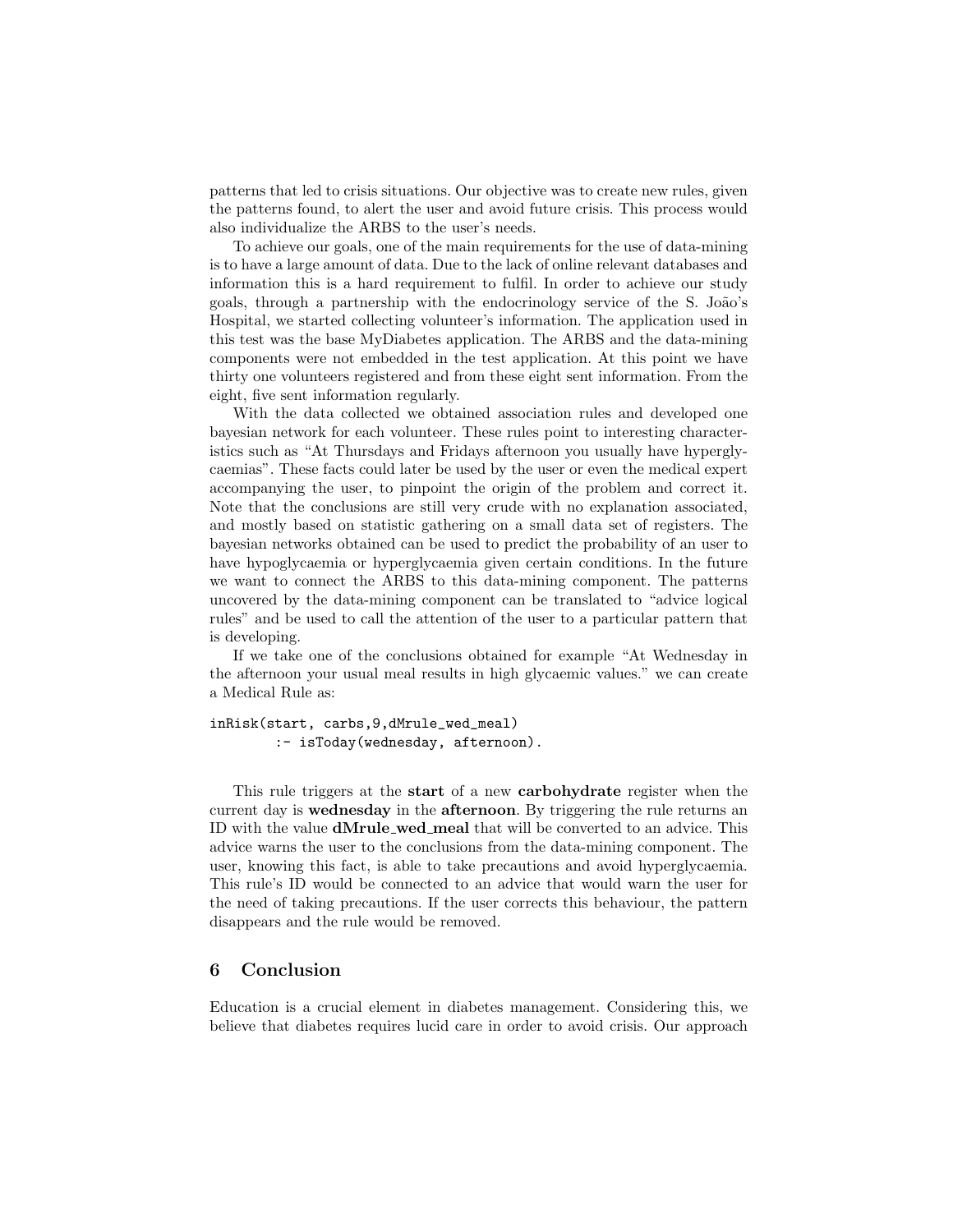pre-emptively alerts the user to the risks of certain actions (recalling the doctor's advises), this way, avoiding possible crisis and educating the user. When a predicament does occur, our approach is also able to inform and guide the user. The advice displayed is the result of a medical rule that was triggered. This rule represents a given situation that necessarily occurred. From the advice given it is possible to know the user's situation, for a medical expert this is relevant information that may lead to changes in the user's current treatment. This may help pinpoint problems in the current behaviour, by analysing advices triggered. More so, it may provide new advices for the patient and/or for the system. By using data-mining we will be able to individualise our advice, adapting the system to our user's needs.

Our system still requires testing to be fully validated. As soon as the YAP port is available, we intend to test this new feature with our current volunteers. We believe our concept has usefulness and can bring a new light to the diabetes management, not only helping the user with advices and guidance, but also by hinting the health expert to flaws that need to be addressed.

By integrating both the ARBS and the data-mining component we expect to receive more data from the users. The more users insert records, the better the system can help them, and the more the system helps the users, the more relevant the system becomes.

# Acknowledgement

This article is a result of the project NanoSTIMA Macro-to-Nano Human Sensing: Towards Integrated Multimodal Health Monitoring and Analytics, NORTE-01-0145-FEDER-000016, supported by Norte Portugal Regional Operational Programme (NORTE 2020), through Portugal 2020 and the European Regional Development Fund.

# References

- 1. Ambroise, N., Boussonnie, S., Eckmann, A.: A smartphone application for chronic disease self-management. Proceedings of the 1st Conference on Mobile and Information Technologies in Medicine. (2013), http://www.mobmed.org/download/ proceedings2013/mobilemed2013\_paper\_11.pdf
- 2. Cafazzo, A.J., Casselman, M., Hamming, N., Katzman, K.D., Palmert, R.M.: Design of an mhealth app for the self-management of adolescent type 1 diabetes: A pilot study. J Med Internet Res 14(3), e70 (May 2012), http://www.jmir.org/ 2012/3/e70/
- 3. Costa, V.S., Rocha, R., Damas, L.: The YAP prolog system. TPLP 12(1-2), 5–34 (2012)
- 4. Demidowich, A.P., Lu, K., Tamler, R., Bloomgarden, Z.: An evaluation of diabetes self-management applications for android smartphones. Journal of Telemedicine and Telecare 18 (May 2012)
- 5. Ferreira, P., Fonseca, N.A., Dutra, I., Woods, R., Burnside, E.: Predicting malignancy from mammography findings and image-guided core biopsies. Int. J. Data